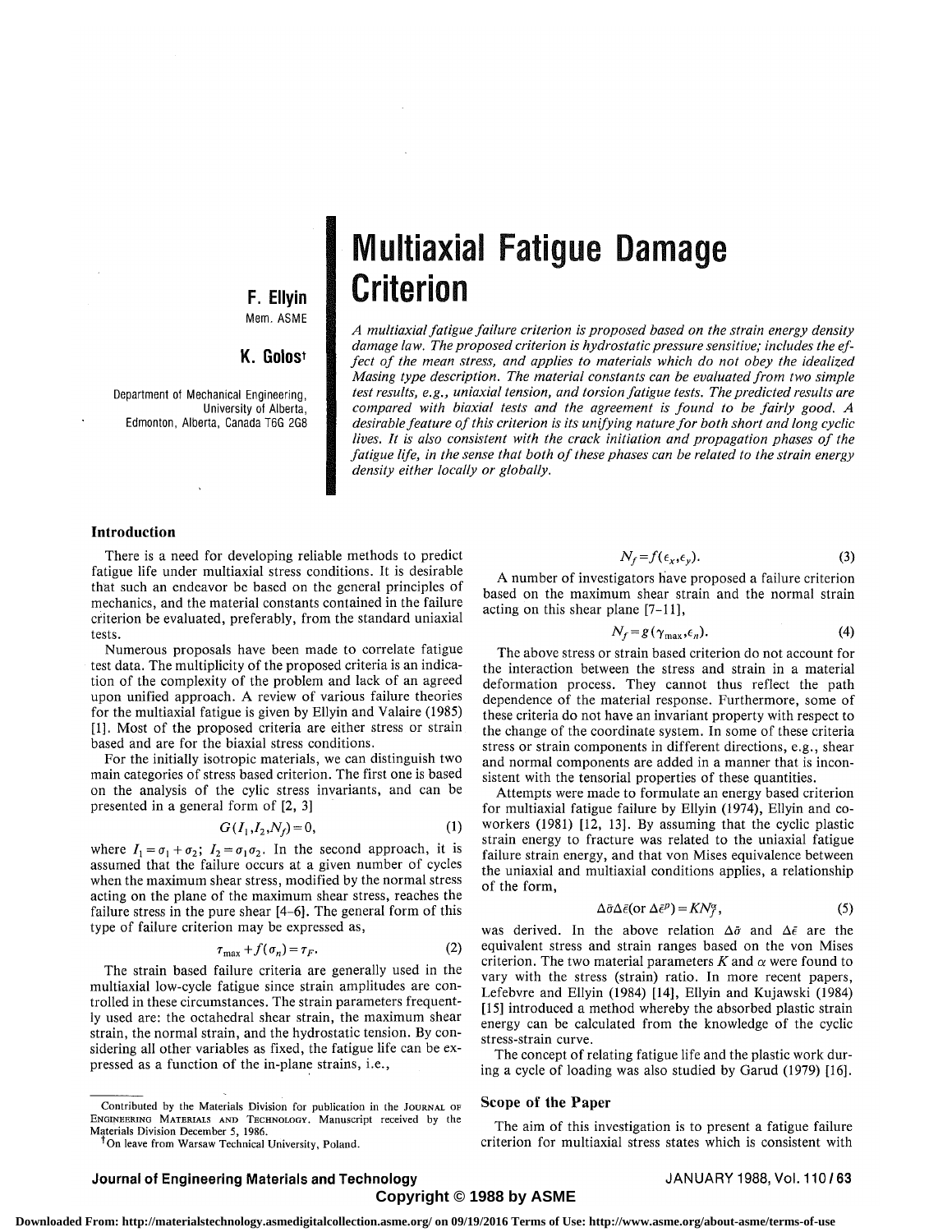the frame indifference principle of constitutive laws, and the nonlinear fracture mechanics approach. The criterion should also apply to both low- and high-cycle regimes.

To gain an insight into such a criterion, we make the following observations. In the low- and high-cycle fatigue failures, the total fatigue life could be divided into two parts: the nucleation of "starting" cracks, and their subsequent propagation until failure occurs. For smooth specimens, the first process is primarily controlled by the amplitude of cyclic strain and/or stress of the bulk material. In the case of notched members, the crack nucleation process at the notch root is controlled by the nominal stress and/or strain and the notch geometry.

In the second phase, the crack propagation process is generally dominated by the local stress/strain fields ahead of the crack tip. In the single parameter description of this process, the controlling parameters become the range of stress (strain) intensity factor  $\Delta K$  or the range of path-independent  $J$ -integral,  $\Delta J$ .

The challenge is therefore to define a damage parameter which can be used to describe both the initiation and propagation phases of the fatigue phenomenon. Ellyin and co-workers [17, 18] have recently introduced a strain energy density criterion which is consistent with the above stated objectives.

It has been shown in reference [17] that the total strain energy density,  $\Delta W'$ , can describe both the critical damage (demarcation between initiation and propagation phases) and fatigue lives, as well as cumulative damage sequence. The crack growth rate, *da/dN,* has also been derived from the plastic strain energy consideration [18]. Therefore, total strain energy density is shown to be a proper damage parameter for the uniaxial stress states. In this paper we will derive a relationship between the total strain energy density and number of cycles to failure for the case of the multiaxial states of stress.

#### **Multiaxial Cyclic Strain Energy**

During cyclic loading, energy is absorbed because of the plastic deformation. A major part of the mechanical input energy is converted into heat, and the remaining part causes damage. Thus, damage within the material resulting from the cyclic loading can be related to the energy input of the applied load. The fatigue resistance of a material can, therefore, be characterized in terms of its capacity to absorb the energy input. Consequently, to formulate a criterion in terms of the input energy, an estimate of the elastic and plastic parts of the strain energy during loading and unloading, is required.

In the analysis to follow, we assume that the material is initially isotropic and homogeneous. It is worthwhile to mention that a material which may initially exhibit anisotropic yielding (initial yield surface), would tend to become isotropic as a result of cyclic loading [19].

To calculate the input strain energy density we will proceed with calculating the elastic and plastic strain energy densities separately. This is made possible by the virtue of the separation of the total strain increment into the elastic and plastic parts will be adopted, i.e.,

$$
d\epsilon_{ij} = d\epsilon_{ij}^e + d\epsilon_{ij}^p. \tag{6}
$$

**Elastic Strain** Energy Density. The elastic SED is calculated from,

$$
W^e = \{ \sigma_{ij} d\epsilon_{ij}^e. \tag{7}
$$

For an isotropic elastic material, the stress-strain relationship is given by:

$$
\epsilon_{ij}^e = \frac{1+\nu}{E} \sigma_{ij} - \frac{\nu}{E} \sigma_{kk} \delta_{ij}
$$
 (8)

where  $\nu$  is Poisson's ratio; E Young's modulus;  $\delta_{ij}$  is the

## $\Delta W^t = \Delta W^p + \Delta W^e$ **AWe**  $\Delta \sigma$  $\frac{1}{2}$   $\sigma$  m **AWF**  $\Delta$ 0 R D  $-\Delta \epsilon^{\text{p}}$ Δε

Fig. 1 Elastic and plastic strain energy densities for a uniaxial cyclic loading case

Kronecker delta, equal to unity when  $i = j$  and zero otherwise, and a repeated index implies summation over its range, in this case  $i, j = 1, 2, 3$ .

The cyclic elastic SED is calculated from (7) for the positive stress parts of the cycle (see Fig. 1). The limits of integration are therefore,

$$
\Delta W^e = \int_{H(\sigma_i^{\min})\sigma_i^{\min}}^{H(\sigma_i^{\max})\sigma_i^{\max}} \sigma_i d\epsilon_i \quad (i = 1, 2, 3)
$$
 (9)

where  $\sigma_i$  and  $\epsilon_i$  are the principal stress and strain components, respectively, and  $H(\sigma_i)$  is the Heaviside function [20] defined as:

$$
H(\sigma_i) = 1 \quad \text{for} \quad \sigma_i \ge 0,
$$
  
 
$$
H(\sigma_i) = 0 \quad \text{for} \quad \sigma_i < 0.
$$
 (10)

For the sake of simplicity of expressions, it is assumed that  $\sigma_i^{\min}$  < 0 and  $\sigma_i^{\max}$  > 0 (Fig. 1). Therefore, substituting from (8) into (9) and carrying out the integration we obtain

$$
\Delta W^e = \frac{1}{2E} [(I_1^{\text{max}})^2 - 2(1+\nu)I_2^{\text{max}}], \tag{11}
$$

where  $I_1 = \sigma_1 + \sigma_2 + \sigma_3$ ,  $I_2 = \sigma_1 \sigma_2 + \sigma_2 \sigma_3 + \sigma_3 \sigma_1$  are the first and second invariants of the stress tensor. For the uniaxial stress state (11) reduces to,

$$
\Delta W^e = \frac{1}{2E} \left( \sigma^{\text{max}} \right)^2, \tag{12}
$$

which is the double cross-hatched area in Fig. 1.

In a series of tests on the thick-walled cylinders, Morrison, Crossland, and Parry [21, 22] observed that superimposed hydrostatic pressure has an influence on the fatigue life. The experimental results indicated that hydrostatic compression increased the fatigue life whereas the hydrostatic tension decreased it. Thus in the fatigue analysis, in contrast to the yielding of materials, the hydrostatic stress component plays a role, and has to be taken into account.

It is seen from equation (11) that the cyclic elastic SED contains the positive hydrostatic pressure components, *If<sup>m</sup> .* An alternative expression for  $\Delta W^e$  can be written in terms of the equivalent (or effective) stress component, viz,

$$
\Delta W^{e} = \frac{1+\nu}{3E} (\bar{\sigma}^{\max})^{2} + \frac{1-2\nu}{6E} (\sigma_{kk}^{\max})^{2}, \qquad (13)
$$

where

$$
\bar{\sigma}^2 = \frac{1}{2} [(\sigma_1 - \sigma_2)^2 + (\sigma_2 - \sigma_3)^2 + (\sigma_3 - \sigma_1)^2] = 3J_2, \qquad (14)
$$

#### **64/Vol.** 110, JANUARY 1988 Transactions of the AS ME

**Downloaded From: http://materialstechnology.asmedigitalcollection.asme.org/ on 09/19/2016 Terms of Use: http://www.asme.org/about-asme/terms-of-use**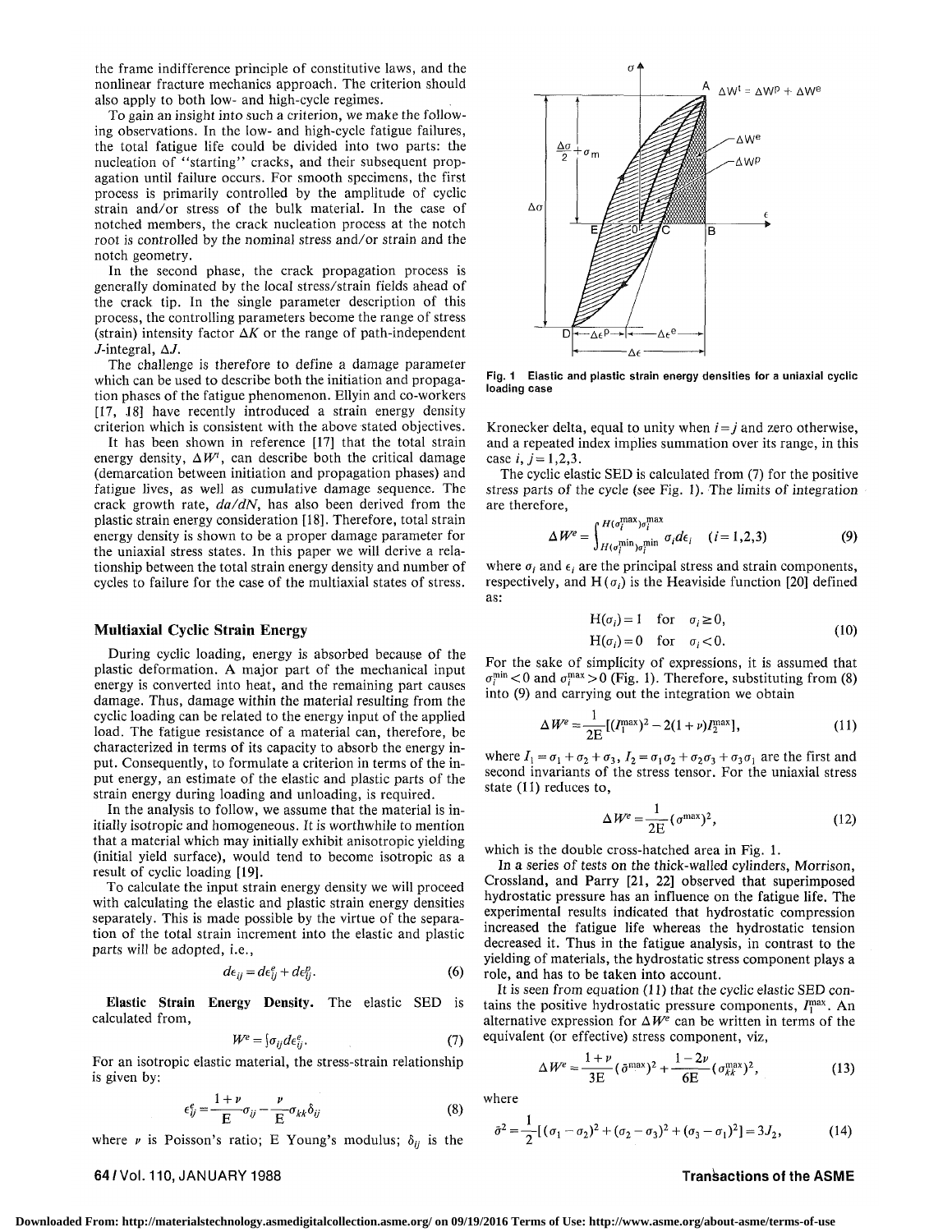

**Fig. 2 The coordinate system for the master curve** 

 $J_2$  being the second invariant of the deviatoric stress,

$$
s_{ij} = \sigma_{ij} - \frac{1}{3} \sigma_{kk} \delta_{ij}.
$$
 (15)

Note that the first term on the RHS of (13) is the strain energy which causes distortion of an infinitesimal material element, and the second one is concerned with the positive (tensile) volumetric change.

At times it is more convenient to express (13) in terms of an alternating equivalent stress,  $\bar{\sigma}_a$ , with a zero mean, and a mean stress,  $\bar{\sigma}_m$ . The cyclic elastic SED then is given by:

$$
\Delta W^{e} = \frac{1+\nu}{3E} \bigg[ (\bar{\sigma}_a + \bar{\sigma}_m)^2 + \frac{1-2\nu}{6E} (\sigma_{kk}^{\max})^2 \bigg].
$$
 (16)

**Plastic Strain Energy Density.** The cyclic plastic strain energy density,  $\Delta W^p$ , can be calculated from,

$$
\Delta W^p = \int_{\text{cycle}} \sigma_{ij} d\epsilon_{ij}^p, \qquad (17)
$$

where the integration is carried over the closed cyclic loop. Due to the incompressibility of the material during the plastic deformation, we have  $de_{kk}^p = 0$ ; thus (17) can be written as:

$$
\Delta W^p = \int_{\text{cycle}} s_{ij} d\epsilon_{ij}^p, \qquad (18)
$$

where the deviatoric stress,  $s_{ij}$ , is given by (15).

A stable cyclic stress-strain relation for the multiaxial stress states is given by Ellyin and Golos [23]. It is based on the generalization of the master curve concept. A master curve in the uniaxial case is defined as a unique curve which envelopes the upper (loading) branches of the hysteresis loops for different strain amplitudes. It is obtained by first making the compressive (minimum) stress point of all loops to coincide, and then translating each loop along the linear response portion until the upper branches match [14, 15]. Figure 2 shows the master curve and two stable hysteresis loops. The origin of the coordinate system for the master curve is taken to coincide with the minimum proportional range, i.e., point  $0^*$  in Fig. 2. The master curve is expressed by:

$$
\frac{\Delta \epsilon}{2} = \frac{\Delta \epsilon^e}{2} + \frac{\Delta \epsilon^p}{2} = \frac{\Delta \sigma^*}{2E} + \left(\frac{\Delta \sigma}{2K^*}\right)^{1/n^*} \tag{19}
$$

where *n\** and *K\** are found from the best fit to the uniaxial test data. Herein after a quantity with superscript ( )\* is measured with respect to the master curve origin,  $0^*$ .

The plastic strain components for a proportional or nearly proportional loading are given by [23],

$$
\epsilon_{ii}^p = 3(2K^*)^{-1/n^*} (\bar{\sigma}^*)^{(1-n^*)/n^*} s_{ii}^* \tag{20}
$$

Substituting (20) into (18) and noting that,

$$
\bar{\sigma}^* = \left(\frac{3}{2} s_{ij}^* s_{ij}^*\right)^{1/2}, \quad \bar{\epsilon}^p = \left(\frac{2}{3} \epsilon_{ij}^p \epsilon_{ij}^p\right)^{1/2}, \quad (21)
$$

we get,

$$
\Delta W^p = \int_{\text{cycle}} \tilde{\sigma}^* d\tilde{\epsilon}^p \tag{22}
$$

The equivalent stress  $\bar{\sigma}^*$ , and the equivalent plastic strain  $\bar{\epsilon}^p$ , are the range of stress and plastic strain (Fig. 2) and the prefix  $\Delta$  will be added to denote them as such, i.e.,  $\Delta \bar{\sigma}^* = \bar{\sigma}^*$ ,  $\Delta \bar{\epsilon}^p = \bar{\epsilon}^p$ . Referring to Fig. 2, the area OBCDO is given by [15],

$$
\Delta W^p = \frac{1 - n^*}{1 + n^*} (\Delta \bar{\sigma} - \delta \bar{\sigma}_0) \Delta \bar{\epsilon}^p + \delta \bar{\sigma}_0 \Delta \bar{\epsilon}^p, \tag{23}
$$

where  $\delta \bar{\sigma}_0$  is the increase in the elastic range, a measure of cyclic strain hardening, and is given by,

$$
\delta\bar{\sigma}_0 = \Delta\bar{\sigma} - \Delta\bar{\sigma}^* = \Delta\bar{\sigma} - 2K^*(\Delta\bar{\epsilon}^p/2)^{n^*}.
$$
 (24)

Note that in the above equation *n\** is the hardening exponent of the master curve with the origin at 0\*. For a Masing type material description, *n\** is replaced by *n'*, the hardening exponent of the cyclic curve,  $K^* = K'$ , and  $\delta \bar{\sigma}_0 = 0$ .

The plastic strain energy density,  $\Delta W^p$ , equation (23) can be written in terms of the equivalent stress. Using (20) and (21), the equivalent plastic strain range is given by:

$$
\Delta \bar{\epsilon}^p = 2(\Delta \bar{\sigma}^*/2K^*)^{1/n^*} \,. \tag{25}
$$

Substituting above into (23) one gets,

$$
\Delta W^{p} = \frac{2(1 - n^{*})(2K^{*})^{-1/n^{*}}}{1 + n^{*}} (\Delta \bar{\sigma}^{*})^{(n^{*} + 1)/n^{*}} + 2(2K^{*})^{-1/n^{*}} \delta \bar{\sigma}_{0} (\Delta \bar{\sigma}^{*})^{1/n^{*}}.
$$
\n(26)

In particular case of Masing type of material description (26) reduces to [25],

$$
\Delta W^{p} = \frac{2(1-n')(2K')^{-1/n'}}{1+n'} (\Delta \bar{\sigma})^{(1+n')/n'}.
$$
 (27)

Thus, the total damaging strain energy density,  $\Delta W^t$ , is obtained by combining equation (16) and (26), i.e.

$$
\Delta W^t = \Delta W^e + \Delta W^p, \qquad (28)
$$

It is to be noted that in calculating the plastic strain energy density, a constitutive law relating the plastic strain to the deviatoric stress (equation (20)) was used. This is a "deformation" type of plasticity theory and would predict similar results to that of the incremental theory in the case of proportional or nearly proportional loading paths [24].

#### **Multiaxial Fatigue Failure Criterion for Proportional or Nearly Proportional Loading**

A fatigue failure criterion can now be proposed relating the total cyclic strain energy density,  $\Delta W^t$ , to the number of cycles to failure, *N<sup>f</sup> .* In general terms, this criterion may be expressed as

$$
\Delta W^{\dagger} (I_1, J_2) = F(N_f). \tag{29}
$$

In earlier investigations [12-17] it was shown that a particular functional form of RHS of (29) is a power law which is in good agreement with the experimental results. In this case (29) can be written as:

$$
\Delta W^{\prime} = \kappa N_f^{\alpha} + C,\tag{30}
$$

where  $\kappa$ ,  $\alpha$ , and C are material constants found from suitable test data.

For uniaxial case these constants, determined from the best fit to data, are given in Fig. 3, and elsewhere [17, 25] for a low

### **Journal of Engineering Materials and Technology** JANUARY 1988, Vol. 110/65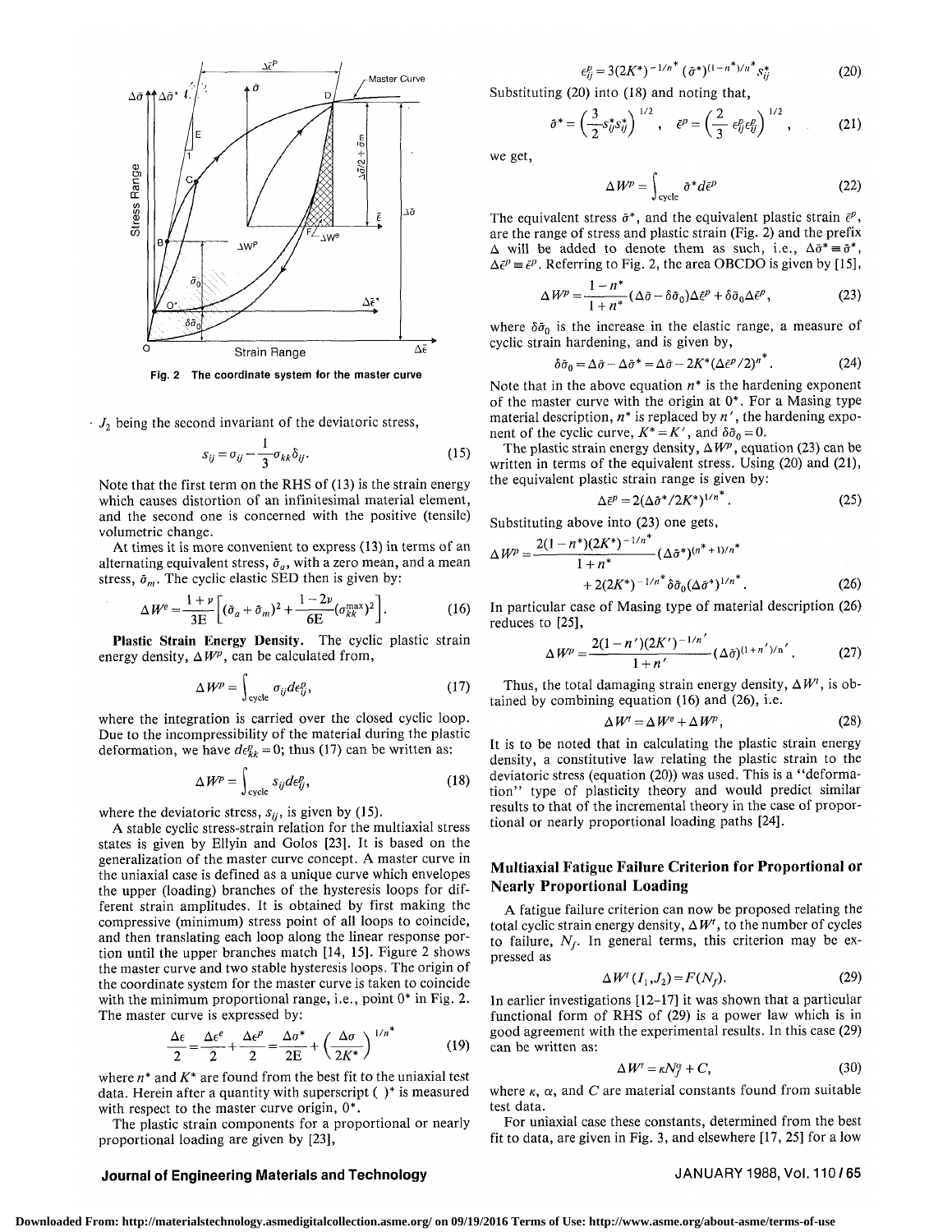alloy carbon steel A-516 Gr. 70. In the case of biaxial tests,  $\kappa$ would depend on a measure of controlled triaxial state. For example, one could define a strain ratio,

$$
\rho = \frac{\epsilon_2}{(\epsilon_1 - \epsilon_3)/2},\tag{31}
$$

for the strain-controlled tests. Thus,  $\kappa$  will be a function of  $\rho$ , and the simplest form of it is [26],

$$
\kappa(\rho) = a\rho + b. \tag{32}
$$

Therefore, the explicit form of the failure criterion is obtained by combining equations (30) and (32), i.e.,

$$
\Delta W^{\prime} = (a\rho + b)N_f^{\alpha} + C. \tag{33}
$$

Substituting for the elastic strain energy density,  $\Delta W^e$ , from (16) and for that of plastic,  $\Delta W$ <sup>p</sup>, from (26), into (33), the explicit form of the multiaxial fatigue failure is given by:

$$
\left[\frac{1+\nu}{3E}(\bar{\sigma}_a+\bar{\sigma}_m)^2+\frac{1-2\nu}{6E}(\sigma_{kk}^{\max})^2\right] \n+\left[\frac{2(1-n^*)(2K^*)^{-1/n^*}}{1+n^*}(\Delta\tilde{\sigma}^*)^{(1+n^*)/n^*} +2(2K^*)^{-1/n^*}\delta\bar{\sigma}_0(\Delta\tilde{\sigma}^*)^{1/n^*}\right]=(a\rho+b)N_f^{\alpha}+C,
$$
\n
$$
\bar{\sigma}_m<\bar{\sigma}_a,\sigma_i^{\min}<0
$$
\n(34)

Noting again that  $\bar{\sigma}^2 = 3J_2$  and  $\sigma_{kk} = I_1$ , the LHS of the failure criterion (34) is a function of the first two invariants of the stress tensor and material properties (equation (29)). The RHS of (34) is also a scalar. Thus the stress criterion (34) is a frame indifference quantity; it is hydrostatic pressure sensitive and contains cyclic material properties which can be obtained from appropriate tests to be explained later on.

For the special case of the no-mean stress and the Masing type material description, (34) reduces to

$$
\frac{1+\nu}{12E} [1+\psi \Delta \tilde{\sigma}^{(1-n')/n'}] \Delta \tilde{\sigma}^2 + \frac{(1-2\nu)}{6E} (\sigma_{kk}^{\text{max}})^2
$$
  
=  $(a\rho + b)N_f^{\alpha} + C,$  (35)

where

$$
\psi = \frac{24E(1-n')(2K')^{-1/n'}}{(1+\nu)(1+n')}
$$

In particular, for the uniaxial loading  $\Delta \bar{\sigma} = \Delta \sigma$ ,  $\bar{\sigma}_a + \bar{\sigma}_m =$  $\sigma_a + \sigma_m = \sigma^{\text{max}}$ , and  $\sigma_{kk}^{\text{max}} = \sigma^{\text{max}}$ , thus (34) reduces to,

$$
\left[2\frac{(1+n^*)(2K^*)^{-1/n^*}}{1+n^*}(\Delta\sigma^*)^{(1+n^*)/n^*} + 2(2K^*)^{-1/n^*}\delta\sigma_0(\Delta\sigma^*)^{1/n^*}\right] + \frac{(\Delta\sigma/2+\sigma_m)^2}{2E} = \kappa_u N_f^{\alpha} + C_u. (36)
$$

where subscript *u* refers to the uniaxial loading conditions. The first term on the LHS of (36) in square brackets is the area of the hysteresis loop, and the second one is the area of the tensile elastic strain energy density, see Fig. 1. Referring to Fig. 2, the first term in the square brackets is the area enclosed by 0\*BCDO\* (Masing description) and the second term in the square bracket is the area 0\*DFO (non-Masing).

#### **Comparison With Experimental Results**

To compare the predictions of the proposed criterion with the experimental results, data on the uniaxial cyclic stressstrain curve is required, from which E, and *n'* can be obtained. Alternatively, in the case of non-Masing material, the master curve equation has to be known so that  $n^*$  and  $\delta\sigma_0$  can be determined. Furthermore, the stress amplitude and mean stress components have to be specified. To evaluate constants *a* and *b* on the RHS of equation (34), fatigue tests for two

66/Vol. 110, JANAURY 1988 Transactions of the ASME



Fig. 3 The total strain energy density versus number of cycles to failure of thin-walled [8, 27] and solid round specimens [14] for uniaxial loading



Fig. 4 Strain ratio function  $\kappa(\rho)$  versus strain ratio for biaxial tests

strain ratios are required. One of these could be the uniaxial fatigue results where  $\rho = -2\nu/(1 + \nu)$  and the other one could be the torsional fatigue tests. Results for the above two tests are generally available for a wide range of materials or could be performed with relative ease.

For the low alloy carbon steel designated as A-516 Gr.70 which is widely used in the construction of the pressure vessels, uniaxial and biaxial fatigue tests results are available. The uniaxial test data are summarized in references [15, 17, 25] and biaxial tests in [27]. The latter tests were performed on the thin-walled tubes by subjecting them to a combination of alternating axial load, and constant external and alternating internal pressure. In this manner, fully reversed constant amplitude axial and circumferential strain-controlled tests were performed for six different strain ratios. The ratio of the circumferential strain amplitude,  $\Delta \epsilon_1/2$ , to the axial one,  $\Delta \epsilon_a/2$ ,  $(\rho^* = \Delta \epsilon_t / \Delta \epsilon_a)$  varied from  $-1.25$  to 1.0. In these tests, failure was defined when a crack caused a sudden decrease in the stress amplitude and oil penetrated through the thickness.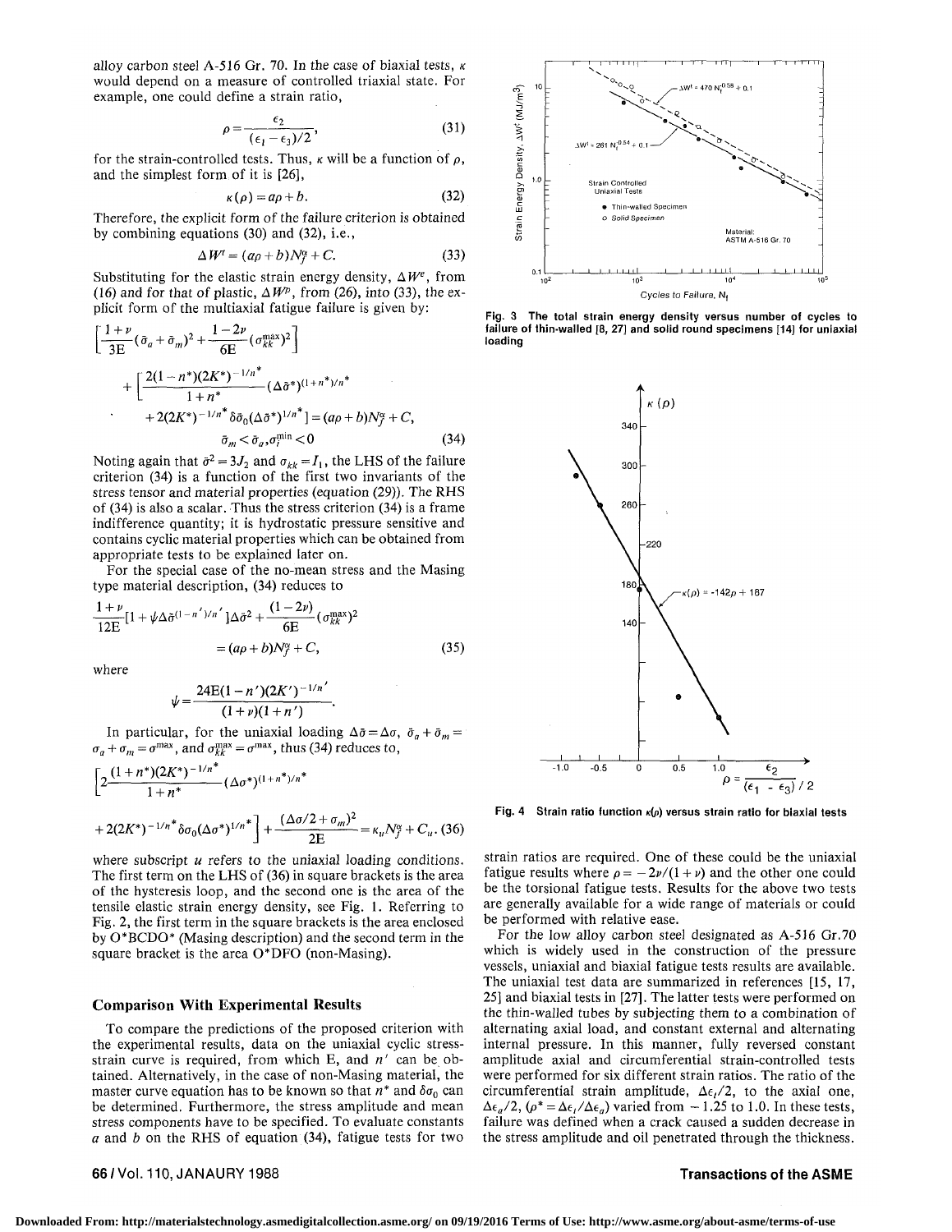

Fig. 5 The predicted strain energy density  $\Delta W^t$  versus the number of cycles to failure,  $N_f$ , for various strain ratios, and the experimental data from reference [27]



Fig. 6 The effect of mean-stress as predicted by the present theory

It is worthwhile to mention that for the high strains and positive strain ratios, additional bending strains are induced as a result of the barreling of the specimen at the gauge length, see reference [28]. Also, the buckling of the thinned central part of the specimen reduces the fatigue life of the specimen. In addition, the long rod through which the axial load is transmitted to the specimen induces bending strains due to the unavoidable eccentricity [28]. Therefore, a combination of the above mentioned factors have contributed to the lower fatigue lives obtained by these tests. For example, when the uniaxial test data of the solid circular specimens, reference [14] are fitted into equation (36), we obtain the exponent  $\alpha = -0.58$ , Fig. 3. On the other hand, thin-walled tubular specimen results give an  $\alpha = -0.54$  (Fig. 3). Therefore, in comparing the prediction of the proposed criterion with the biaxial experimental results of reference [27] the trend is more important than the absolute values.

Referring to equation (30), the exponent  $\alpha$  as mentioned above can be obtained from the uniaxial test data, Fig. 3. To obtain the parameter  $\kappa$ , we could use equation (32). As mentioned earlier, this will require two sets of test data with different strain ratios. One of these could be the abovementioned uniaxial tests, and equibiaxial test results,  $\rho^* = 1$  were chosen for the other. Figure 4 shows  $\kappa(\rho)$  versus the strain ratio,  $\rho$ . The solid line in Fig. 4 is equation (32) fitted to two points whereas solid circular points are the experimental data. It is noted that the experimental data can indeed be represented by a straight line,

$$
\kappa(\rho) = -142\rho + 187. \tag{37}
$$

Of course other triaxial parameter than *p* could be chosen and  $\kappa$  in (30) could be found in terms of the chosen parameter.

As mentioned earlier, the uniaxial test results can be used to determine the slope of equation (30) in a log-log scale. A least square fit of the thin-walled tubular specimen data yields the following expression,

$$
\Delta W_{\text{uni}}^{\text{t}} = 261N_f^{-0.54} + 0.1\tag{38}
$$

The constant *C* in (30) is associated with the fatigue (endurance) limit [17]. For fatigue lives  $N_f \le 10^5$ , the effect of C is negligible and it can be set equal to zero (c.f., equation (38)).

The fatigue criterion (33) or (34, 35) is now completely determined, and its predictions can be compared with the experimental results for the other strain ratios. Figure 5 shows a comparison between the predicted equation (34) and experimental data for four strain ratios. In the case of experimental data,  $\Delta W^{\prime}$  was obtained from measurement of the hysteresis loop plots in two directions. It is noted that with the exception of one strain ratio,  $\rho^* = 0.5$ , all other data fall very close to the predicted values. There was a considerable scatter in the experimental results for this strain ratio, and the need for additional tests were suggested by the authors, reference [27]. The agreement between the predicted and the experimental data is found to be fairly good, in spite of uncertainties involved in the actual magnitudes. Note that a certain amount of smoothing is achieved by obtaining the material properties in equation (32) through fitting the experimental data to two strain ratios.

#### **Effect of Mean-Stress**

The influence of the mean-stress on the fatigue life can be determined from equation (34). Figure 6 shows a plot of the total strain energy density  $\Delta W^t$  versus number of cycles to failure in a log-log scale for three different mean stress values. For a fixed strain ratio, the coefficients on the RHS of equation (34) are known. For a given stress amplitude, the LHS will increase for the increasing value of the positive mean stress, thus requiring  $N_f$  to decrease – note that the exponent  $\alpha$ is negative. Similarly, for an increasing negative mean value, the life will increase (see Fig. 6). This trend has been observed by the experimental observation, e.g., McDiarmid [29]. It is to be noted that accounting for the mean stress effect through equation (34) is limited to  $\bar{\sigma}_m < \bar{\sigma}_a$  and strain-controlled condition.

#### **Conclusions**

An energy based criterion for the multiaxial fatigue failure has been proposed for proportional or nearly proportional deformation-controlled loading. The key element of this theory is that the damage caused as a result of cyclic loading, is a function of the mechanical input energy into the material. This has been substantiated by numerous tests. The proposed criterion includes the effect of hydrostatic pressure which is known to influence the fatigue life. Furthermore, the effect of mean-stress is also incorporated in the formulation, but has not yet been compared to the experimental data.

A desirous feature of this new criterion is that the constants related to the material properties can be evaluated from the simple tests. They are generally available in material handbooks or could be performed with the standard equipment.

The predictions of the proposed criterion are compared with the biaxial test results, and the agreement is found to be fairly good.

It is worth mentioning that the proposed criterion is applicable for both long and short fatigue lives. Also, the criterion is a frame independent one and thus conforms to the requirements of the continuum mechanics.

#### **Journal of Engineering Materials and Technology <b>State 1988, Vol. 110/67** JANUARY 1988, Vol. 110/67